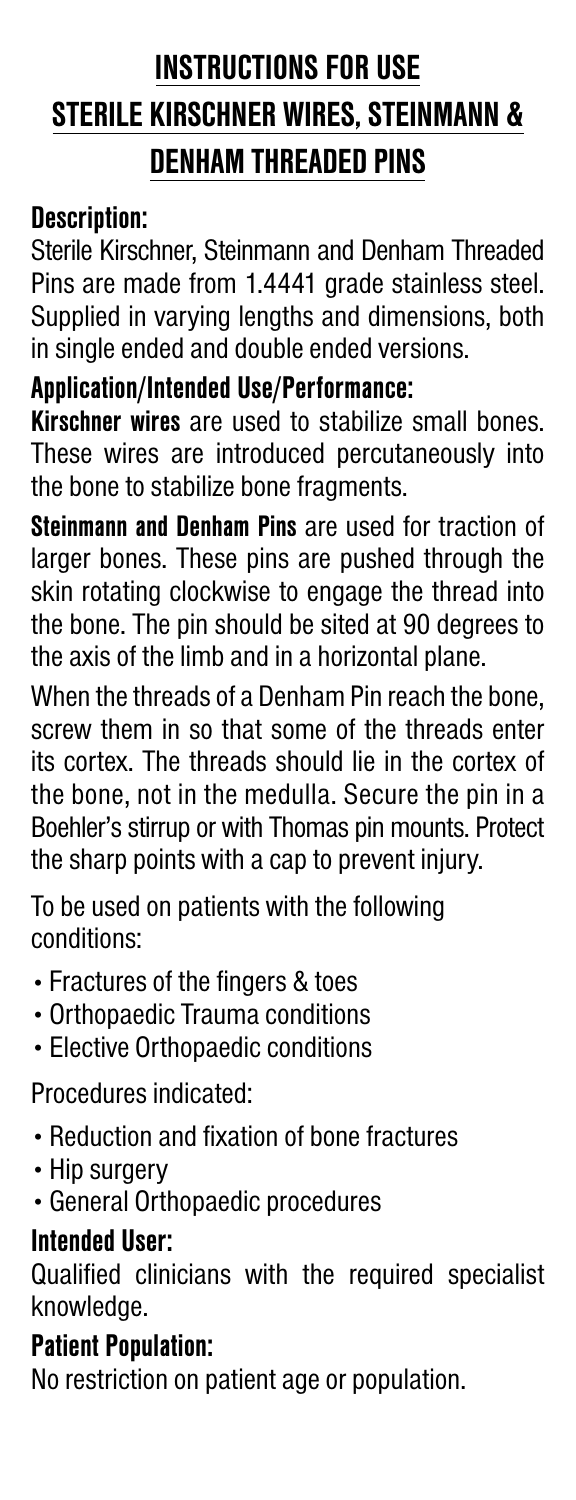# **Packing & Sterilisation:**

Sterile Kirschner, Steinmann and Denham Threaded Pins are supplied sterile for single use only. Packed individually in a box of 5 or 10, sterilised by Gamma Irradiation in accordance with EN 11137.

## **Precautions:**

- •There is a risk of injury with sharp ends and care should be taken when handling.
- Avoid contact with the peroneal nerve when introducing the pin.
- •When in situ, protect the point with caps.
- If there are any signs of infection around the pin, remove immediately.
- •When removing, always unscrew a Denham Pin, do not pull it out.
- Precaution should be taken if the patient is subject to an MRI scan. Magnetic field may have adverse effect causing the migration of a K-wire
- The material is LATEX FREE.
- Must only be used for its intended purpose.
- Not for implantation Must be removed from the wound before closure.
- Not to be used for longer than 60 minutes continuously.
- This device is supplied sterile, intended for single use ONLY.
- Not to be re-sterilised once opened.
- Do not use if the packaging is damaged or open. Dispose of immediately if packaging is found to be breached in any way.
- Re-use of single use devices present a risk of infection to the patient.

# **Storage:**

- To be stored under normal ambient conditions.
- Keep away from direct sunlight and keep dry.
- Life of the product is limited to the expiry date on the label.

# **Disposal:**

Can be disposed of without any special instructions and poses no danger if standard medical waste disposal regulations are observed.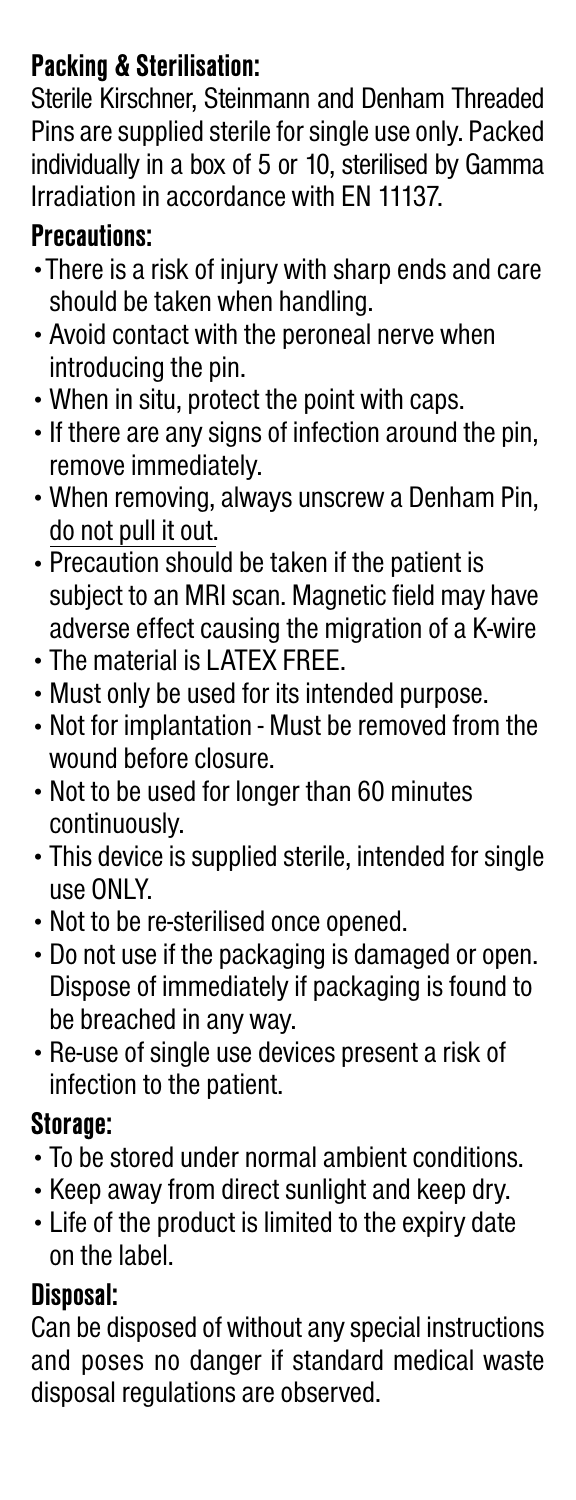